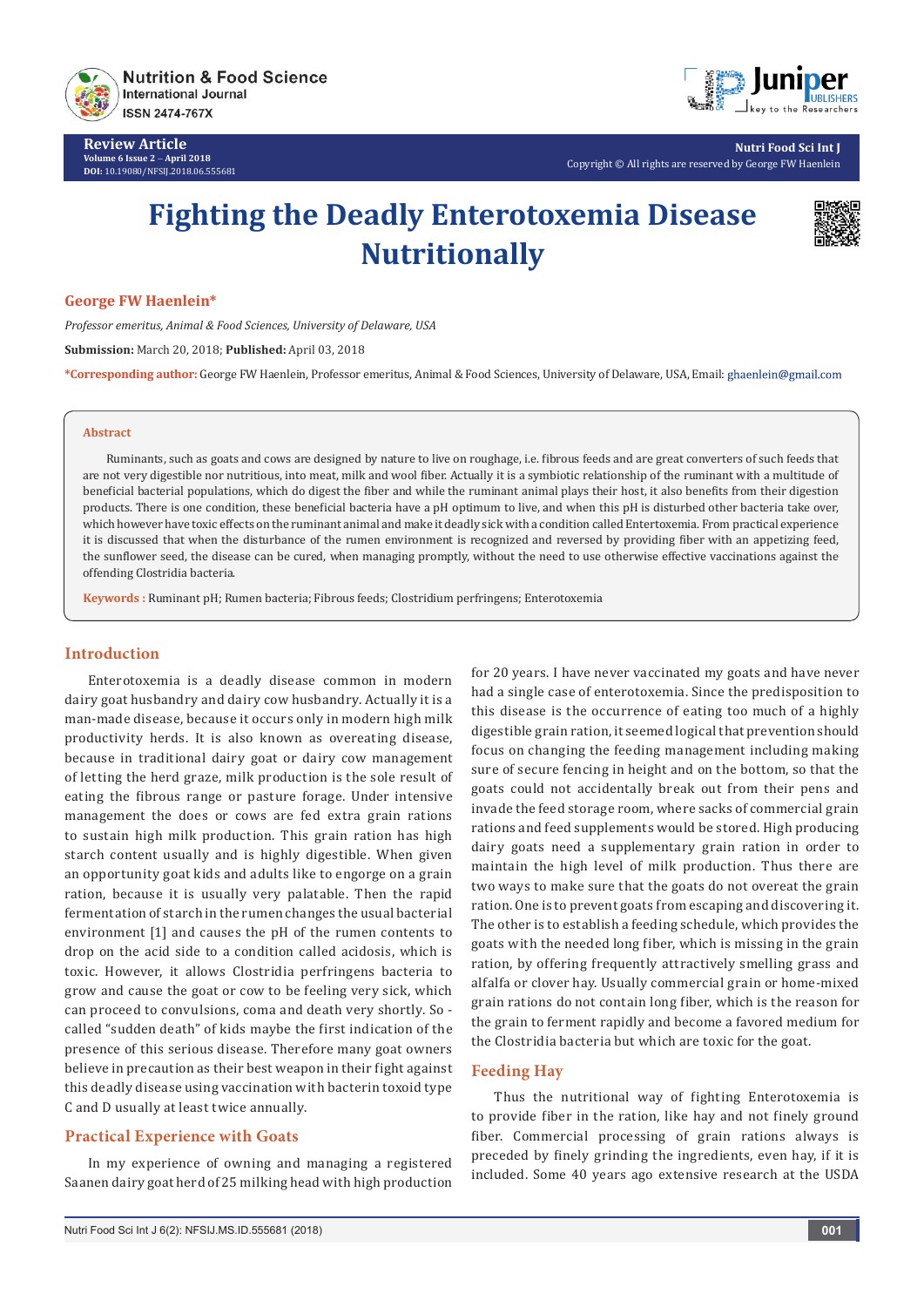Agricultural Experiment Station in Beltsville - Maryland and at the University of Delaware focused on the development of the necessary machinery for mobile "pelleted" or "wafered" hay [2,3] during harvest in the field and about the nutritional qualities of such densely packaged hay. Pelleting is a common commercial practice for packaging bulky ground grain, but their sizes are usually less than 1/2 inch in diameter. When the hay pellets had however a diameter of at least 1 inch, they provided for dairy cattle and dairy goats the need of chewing the lengthy fiber to prevent acidosis and enterotoxemia. It was discovered that the minimum of 17% fiber content in the daily ration was not enough, but the fiber had to have a minimum length of 1 inch to prevent acidosis [4], which would be occurring in cows just as in goats otherwise. The practice of feeding pelleted hay of this large 1 inch diameter size became popular in Europe under the name "cobs", while here in USA chopping hay and feeding it in "complete" rations mixed with the other grain, especially for dairy cows has been more economical and equally effective in preventing acidosis. Goats are fastidious and often very wasteful as they are searching for the good part when hay is fed, thus another feed for providing fiber is needed to be more effective, and that is the sunflower seed.

#### **Feeding Sunflower Seeds**

Nature has provided us in the form of the sunflower seed with an ideal combination of highly nutritious content in a high fiber wrapper, generally in two varieties, "striped" and "black", the difference being more fat content in the black seed but more overall content in the striped seed. The seeds are very palatable equal to a grain ration and attract goats. However the high fiber content of the striped sunflower seed, 31% compared to oats 12% and shelled corn 2%, is ideally suited to prevent rumen acidosis no matter how much the goats eat from it [5]. Sunflower seeds also contain 28% fat and 18% protein, compared to 6% and 14% for oats, and 4% and 11% for corn, respectively. Thus sunflower seeds can function very well as a "complete" grain ration substitute with the added benefit of sufficient fiber to prevent acidosis and Enterotoxemia. In my experience sunflower seeds can replace totally or partially a commercial grain ration, still maintain high milk production

and not have the risk of Enterotoxemia. In my experience 1 to 3 pounds of sunflower seeds per day are usually sufficient for fresh goats to maintain high milk production [6]. In some research at South Dakota State University dairy cow rations were substituted with 10% sunflower seeds and their milk production increased by 13% [6]. Sunflower seeds also have higher mineral contents (Ca, P, K, Fe and Mn) than oats or corn and their metabolizable and net energy contents are in between oats and corn. In my experience goats that are fresh or are in poor body condition or which have loose bowls receive preferably extra sunflower seeds. Goats have normally pelleted feces or bowls and when goats have loose bowls like normal cow manure, this is an indication that they do not receive enough fiber in their daily ration.

#### **Economics**

The price of sunflower seeds is generally higher than that of a commercial grain ration for goats, mainly because they are popular for winter wild bird feeding. By the end of winter there might be some opportunity to buy excess storage bags of sunflower seeds, preferably of the striped variety. However, in calculating the economics of feeding sunflower seeds, one needs to include the cost of veterinary service and vaccinations for calculating the total cost of prevention of Enterotoxemia, and then the cost of sunflower seeds is not too high.

#### **References**

- 1. Haenlein GFW, Baumgardt B (1967) Morphological and physiological changes of the calfstomach during early weaning. Z Tierphysiol calfstomach during early weaning. Z Tierphysiol Tierern Futtermittelk 21: 327-333.
- 2. [Haenlein GFW, Burton DW, Hoyt HC, Mitchell WH, Richards CR \(1962\)](http://www.journalofdairyscience.org/article/S0022-0302(62)89483-1/abstract)  [Effects of expanding or pelleting upon feed digestibility and heifer](http://www.journalofdairyscience.org/article/S0022-0302(62)89483-1/abstract)  [growth. J Dairy Sci 45\(6\): 754-758.](http://www.journalofdairyscience.org/article/S0022-0302(62)89483-1/abstract)
- 3. [Haenlein GFW, Holdren RD \(1965\) Response of sheep to wafered](https://academic.oup.com/jas/article/24/3/810/4701339)  [alfalfa hay having different physical characteristics. J Animal Sci 24\(3\):](https://academic.oup.com/jas/article/24/3/810/4701339)  [810-818.](https://academic.oup.com/jas/article/24/3/810/4701339)
- 4. Haenlein GFW (1980) Influence of grinding and pelleting upon the digestibility of alfalfa hay. Z Wirtschaftseig Futter 26: 140-149**.**
- 5. Haenlein GFW (1982) Feeding sunflowers can prevent enterotoxemia. Feedstuffs 23(2).
- 6. Luttmann G (1988) Sunflower seeds and enterotoxemia. Dairy Goat Journal 66(3): 37.